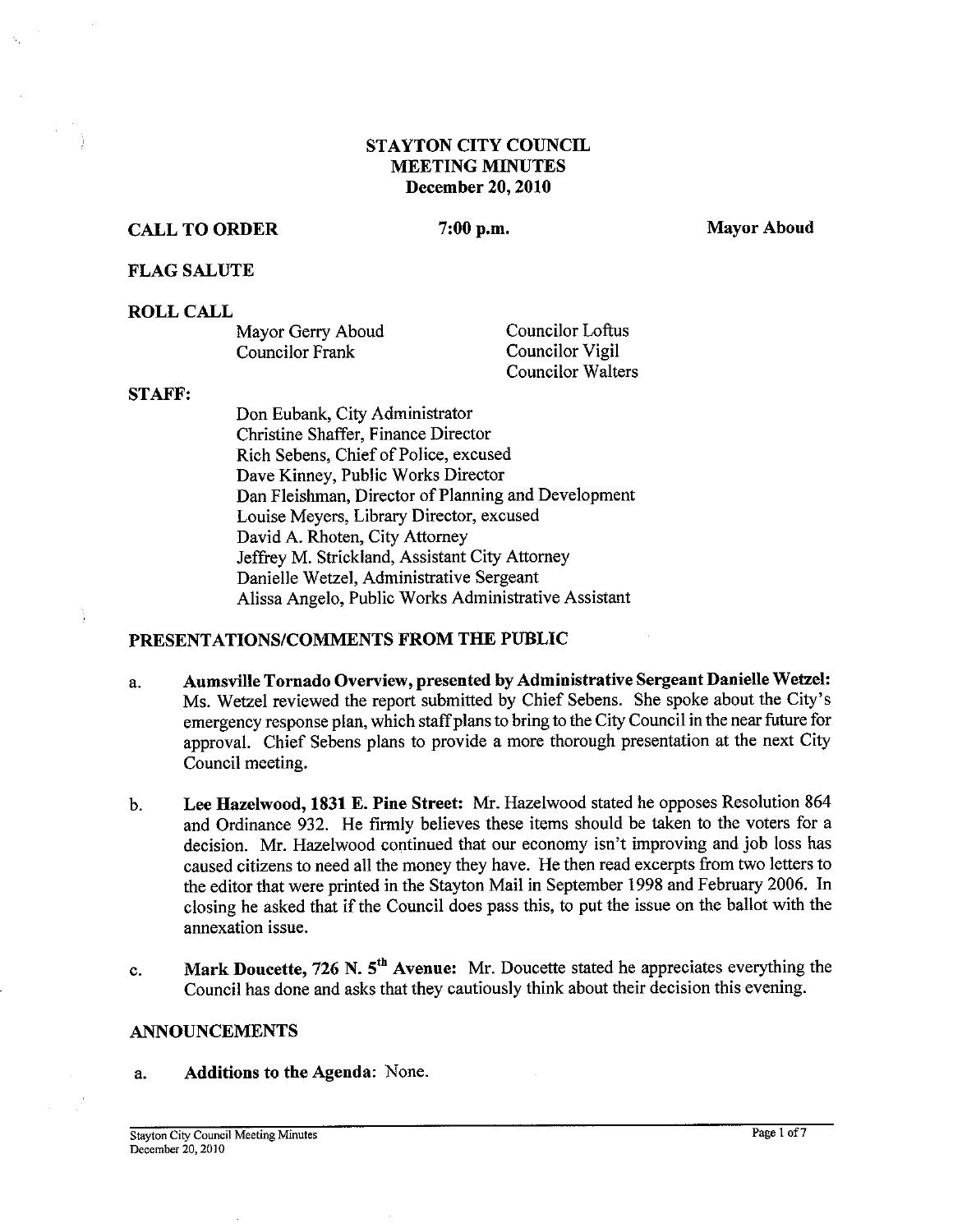#### **CONSENT AGENDA**

## a. **City Council Meeting Minutes of December 6,2010**

#### b. **Release of Bio Swale Easement 571 Hobson Street**

**MOTION:** From Councilor Vigil, seconded by Councilor Walters, to approve the consent agenda. **Motion passed 4:O.** 

**PUBLIC HEARING** - **None.** 

#### **UNFINISHED BUSINESS**

## **Ordinance No. 932 Adopt SMC 3.30 Establish a Transportation Maintenance Program**

a. **Staff Report:** Mr. Kinney reviewed the staffmemorandum included in the Council packets.

b. **Council Deliberation:** Mayor Aboud inquired as to how the motion should read when it's ready to be made. Mr. Kinney explained the wording for Mayor Aboud.

Councilor Frank asked about referring this matter to the voters and whether it would actually be called adoption. Mr. Kinney explained that normally the reference sending this to the voters would be a part of the Resolution. If the City Council chose to move forward they would adopt the Ordinance, and then the Council would proceed with adopting the Resolution but direct staff to add reference to send this to the voters. Mr. Kinney explained the fees are adopted in the Resolution, not the Ordinance. Therefore, while the program would be in place with the adoption of the Ordinance, the fees would have to go before voters in the May 2011 election prior to being enacted.

Mr. Rhoten concurred with Mr. Kinney's statement. He explained that if the Council wants to include a statement that refers this to voters, the Resolution would have to be brought back at the next Council meeting. The Council will have to direct staff to amend the Resolution to include referring it to the voters, and then reconsider the Resolution in January.

Councilor Frank asked if the Ordinance and Resolution are adopted at tonight's meeting, and citizens in the next thirty (30) days gather enough signatures for a referendum to place this on the ballot, would the fees be a part of that vote. Mr. Rhoten stated that both the Ordinance and the Resolution are legislative and can be referred to voters. If approved by voters, the Resolution would then come back to Council for fees to be set.

Councilor Loftus asked if there was a way to include an example of the fee structure in the Ordinance. He continued that by doing this, the voters could see the plan, the fees, and the structure of how they will be applied. If voters are only voting on the plan, there is a higher probability of the plan being voted down.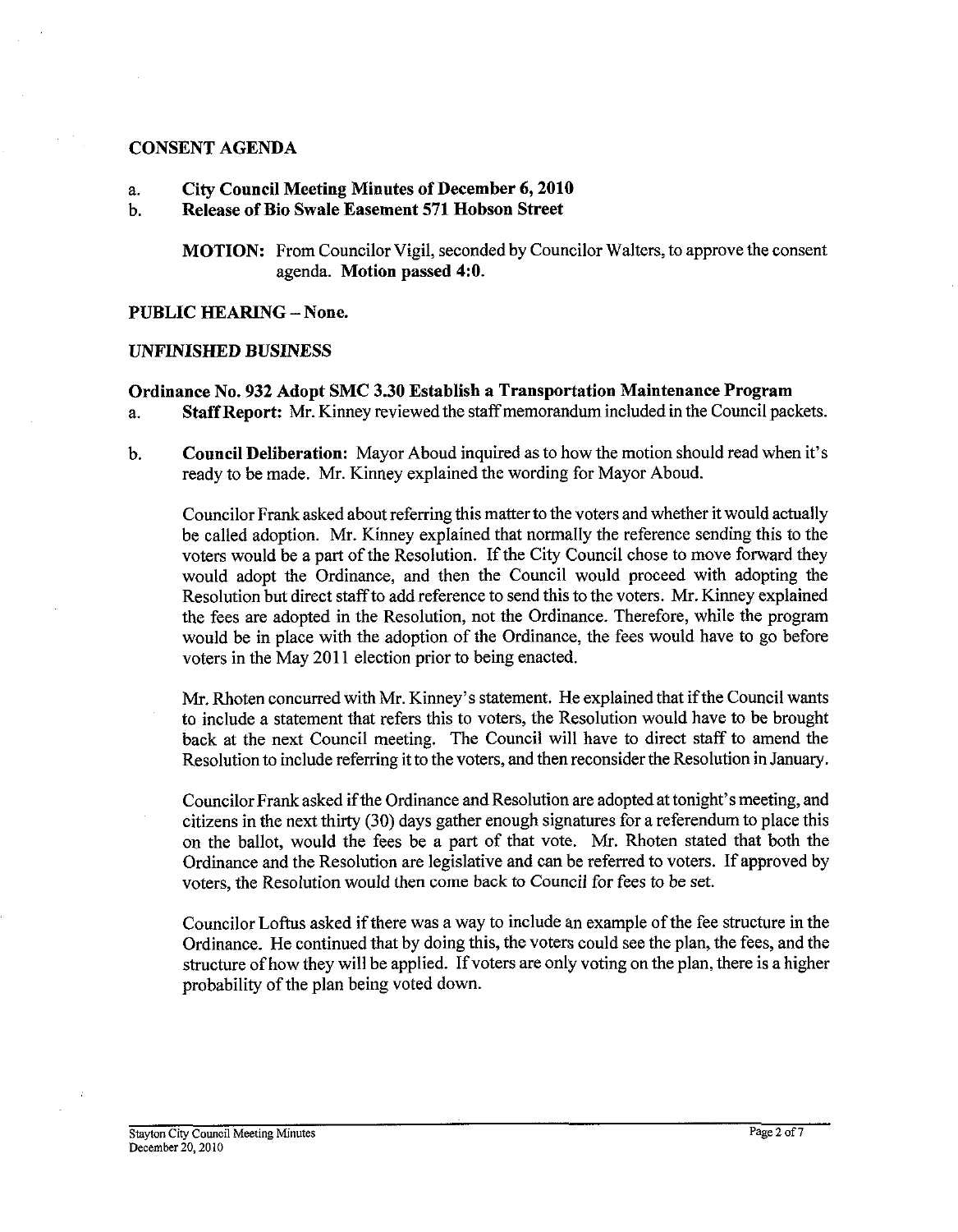## c. Council Decision:

MOTION: From Councilor Frank, seconded by Councilor Walters, to adopt Ordinance 932, as amended, by title only.

Discussion: Councilor Loftus stated this has been compared to just \$2 a month, but \$2 a month adds up. He knows of at least one local business that he's spoke with that is willing to sue over this because their business is on a County road. They feel enough is enough. It's the fact that we are currently in a difficult economy right, and there are people that are being forced out of their homes right now. He only voted for this at the last meeting because he thought it could be referred to the voters.

Councilor Walters spoke about the amount of funds that are needed to keep our roads maintained. He hates to see this put off on our kids, saddling them with even more funds because we chose not to do the right thing. If a business is going to be broken over \$20 a month, they aren't going to make it anyway. Adopting this says we have the guts to get this program started instead of putting it off on our kids. We can either pay now or leave it for our kids later.

Councilor Vigil agreed that if streets could be fixed for \$2 a month, it would be great and everyone would support it. However, this fee only covers maintenance. He continued that he looks at this as taxpayers are already paying for street maintenance, and if this fee only covers maintenance, the City should be doing budget adjustments. Councilor Vigil feels taking this to the voters when no visible improvements are going to happen is a mistake, rather actual projects should be taken to the voters. He doesn't feel a fee should be adopted at this time, and citizens are already paying through taxes and utilities.

Councilor Frank asked how much money will come in next year for the City's Street Maintenance budget. Ms. Shaffer stated approximately \$330,000 per year from gas taxes.

Councilor Vigil stated staff needs to be directed to make small adjustments over the next ten (10) years to add more money to the Street Maintenance fund.

Councilor Frank stated he thought money had been put into the Street Maintenance fund this past year. Mr. Eubank agreed, stating a one time transfer was made due to not filling a police position.

## Motion passed **3:l** (Vigil)

## Resolution No. 864 Approving Transportation Maintenance Fees

- a. Staff Report: Mr. Kinney reviewed the staff memorandum and changes made which was included in the Council packets.
- h. Council Deliberation: Councilor Frank stated he is concerned the next Council could choose to raise the fees. Mr. Kinney stated whether it's in the Ordinance or Resolution, the Council can choose to modify the fees at any time. Staff's goal is to clean-up the City code by removing fees out of ordinance documents and placing them into separate resolutions. In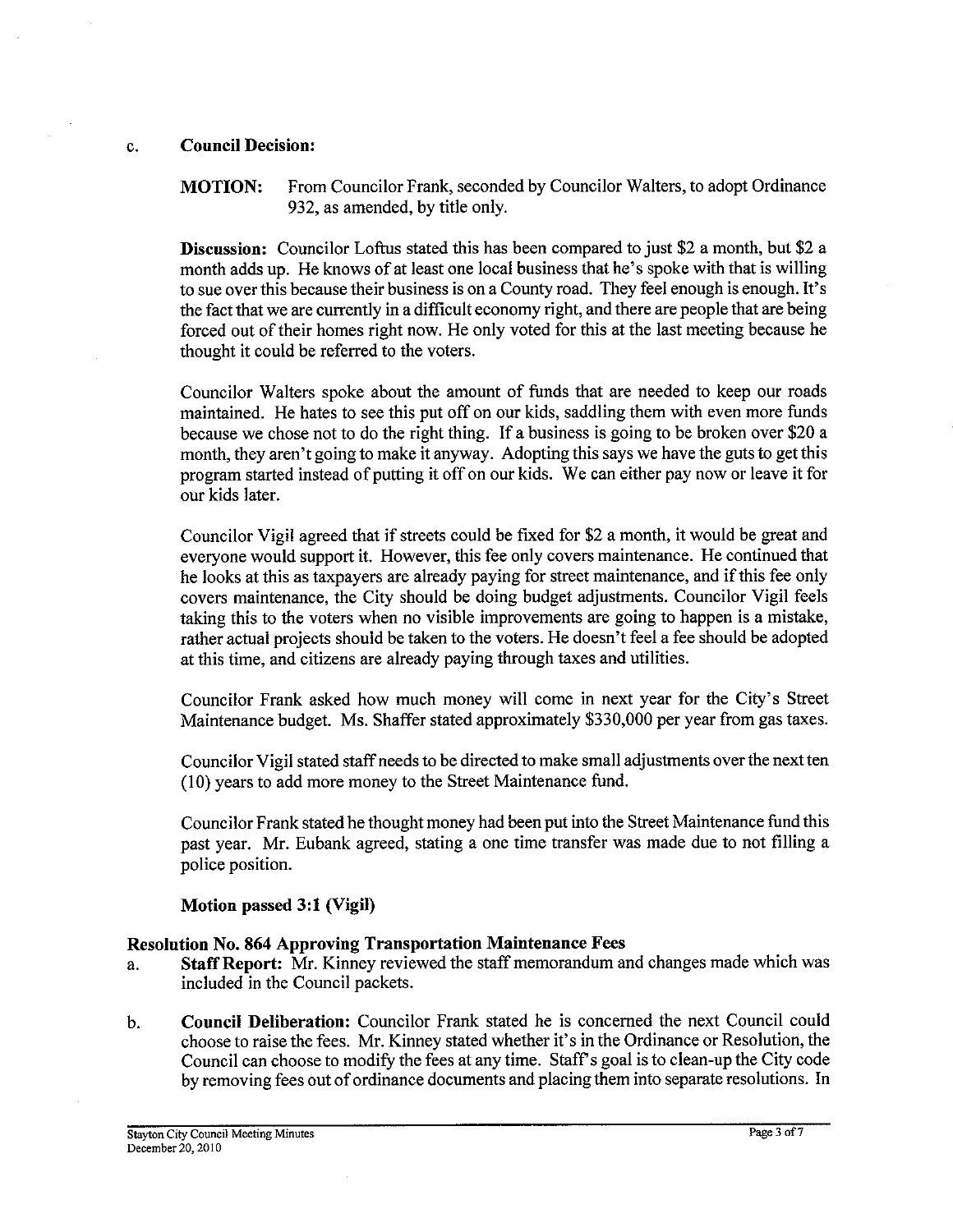this case, the Ordinance is the governing document, and the Resolution would have to be changed if fees were going to be updated.

Councilor Frank asked ifthis went to referral, it's just the Ordinance being approved not the fee portion. If the voters were to vote in favor of the Ordinance, the Council could choose to modify the fees. Mr. Kinney stated that at any time the Council has the authority to modify the fees if they so choose.

#### c. **Council Decision:**

**MOTION:** From Councilor Frank, seconded by Councilor Walters, to adopt Resolution 864 as amended.

**Discussion:** Councilor Loftus stated that by not having the Resolution embedded in the Ordinance, the future Council can raise the rates.

Mr. Rhoten stated that any action by the Council can be taken to the voters.

Mayor Aboud stated staff doesn't want to clutter the code with fees, which is why the Council is adopting them by resolution. This makes it simpler and less complicated.

Councilor Frank asked Mr. Rhoten if he was aware of any community referring a resolution to the voters. Mr. Rhoten stated no. He then explained the differences between ordinances and resolutions.

Councilor Vigil stated that by looking at this as something that will "sunset," then you'd just keep the same fee for three **(3)** years and leave it at that. However, ifthis was something that was actually going to sunset then why would there be a separate resolution for the fees.

Councilor Loftus stated he cannot recall a time where a government body has enacted a sunset clause and actually stopped collecting the fee. He's never seen a government agency lower fees, unless it was a voter initiated process to cap taxes. He continued that by approving this Resolution, it is sticking it to every citizen for \$2 to \$20 a month. Mayor Aboud felt it is mischaracterizing this by stating we are sticking it to the constituents.

**Motion passed: 3:2 (Vigil, Loftus)** 

#### **NEW BUSINESS -None**

## **STAFF/COMMISSION REPORTS**

#### **City Administrator's Report** - **Don Eubank**

a. **Employee Sewice Records:** Mr. Eubank reviewed his employee recognition memo. Mayor Aboud also thanked all public employees with the City of Stayton.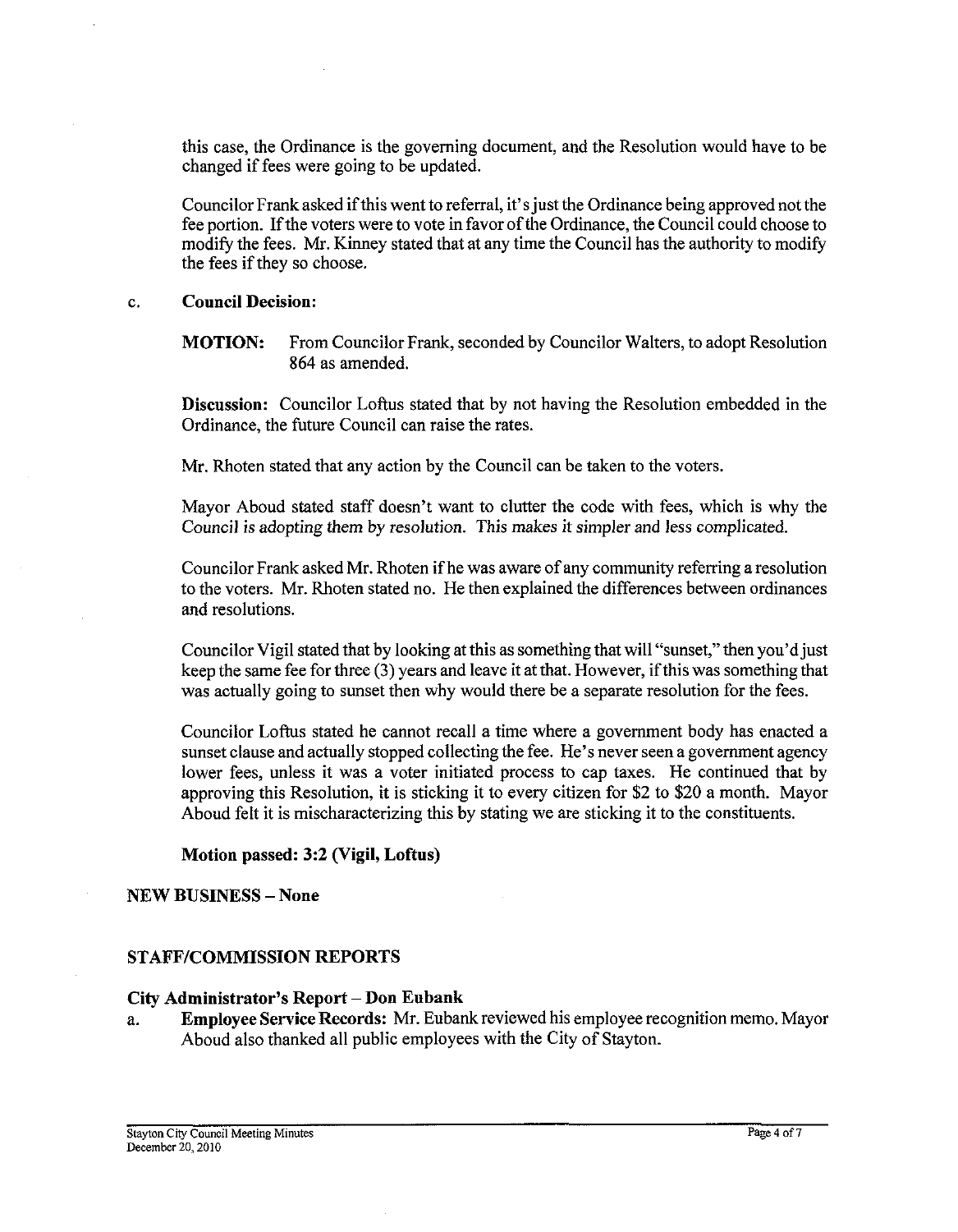#### Finance Director's Report - Christine Shaffer

a. November **2010** Monthly Finance Department Report: Ms. Shaffer reviewed the Monthly Finance Department Report.

Councilor Frank asked about the status of the case regarding overtaxing of Comcast. Ms. Shaffer stated she was unaware of the current status. She explained that the estimated cost to the City of Stayton is estimated to be approximately \$7,000. Mayor Aboud explained the Comcast situation.

Ms. Shaffer added that on December 16 the interim financing closed for the Wastewater Treatment Plant Project. It will be through Bank of America at 1.45%.

#### Police Chief's Report - Danielle Wetzel

a. Statistical Report for November **2010:** Ms. Wetzel reviewed the monthly statistical sheets for calls responded to in both Stayton and Sublimity.

Councilor Frank asked about the status on the Public Safety Committee. Ms. Wetzel stated they are active and will be training with the Police Department in January. Mr. Eubank read the roster for the Public Safety Committee.

Councilor Loftus inquired about the number of calls for service being less than the total number he came up with at the bottom of report. He asked if calls were pulled from the report. Ms. Wetzel stated that one call can have multiple offenses.

#### Public Works Director's Report - Dave Kinney

a. November **2010** Operating Report: Mr. Kinney reviewed the monthly operating report.

Mr. Kinney informed the Council about the Santiam Water Control District cleaning the power canal. During this time, the City didn't have a water supply source. Water was supplied through our new well facility.

Councilor Loftus asked if the water was completely turned off. Mr. Kinney stated yes, it was down to a trickle. He then asked if any endangered fish were found. Mr. Kinney stated this area has the fish screen and is blocked off from the endangered fish. Mayor Aboud stated that the Santiam Water Control District is arguing that there are no fish in the canal.

Councilor Frank asked about the refurbished well and how it functioned during this time. Mr. Kinney stated it functioned very well.

#### Pool Manager's Report - Rebekah Meeks

a. November **2010** Operating Report: Ms. Meeks reviewed Pool's monthly operating report. She spoke about current programs occurring at the Pool.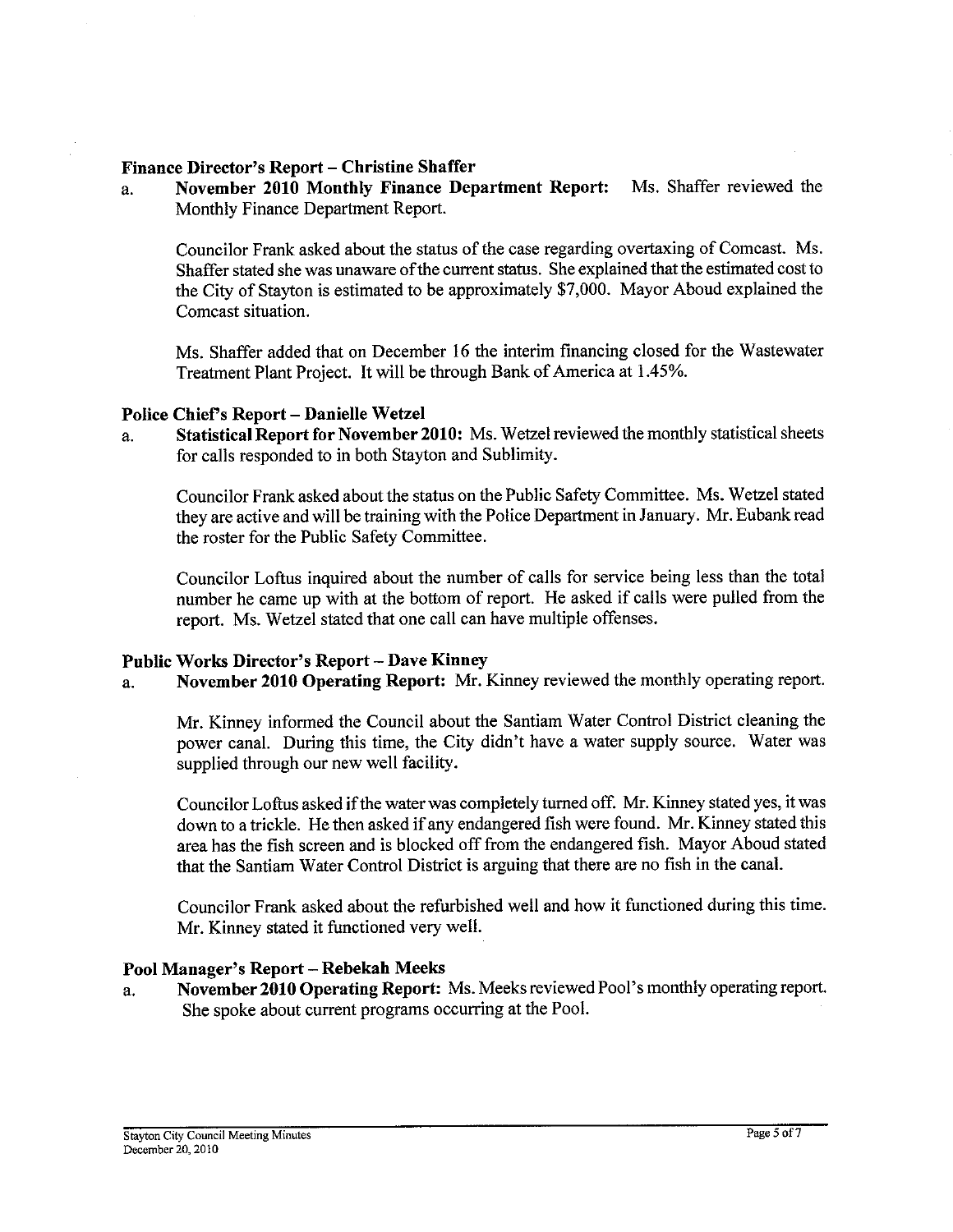#### **Library Director's Report** - **Louise Meyers**

a. **November 2010 Activities/Statistics:** Ms. Meyers was not present at the meeting but submitted a written report included in the Council packet on Library activities for November 2010.

## **PRESENTATIONSICOMMENTS FROM THE PUBLIC**

a. **Lee Hazelwood, 1831 E. Pine Street:** Mr. Hazelwood stated that he has seen recently that the power company is asking for a rate increase. He hopes that the Council will consider this when reviewing franchise fees.

## **BUSINESS FROM THE CITY ADMINISTRATOR**

Mr. Eubank spoke about upcoming meeting dates on the calendar.

He invited everyone to the reception prior to the January 3, 2011 City Council meeting at 6:00 p.m. which will be held for incoming and outgoing Council members.

Mayor Aboud asked if Comprehensive Plan Committee would be meeting the following week. Mr. Fleishman stated they would not be.

## **BUSINESS FROM THE MAYOR**

Mayor Aboud stated on January 3, 2011, Councilor Vigil will begin his first term as Mayor. Mayor Aboud presented Councilor Vigil with a large key, representing the "key to the city." Councilor Vigil thanked the Mayor.

## **BUSINESS FROM THE COUNCIL**

Councilor Frank read an excerpt from a quote made by Abraham Lincoln on October 16, 1854.

Councilor Loftus stated he wonders if the key Mayor Aboud gave to Councilor Vigil is not more than just symbolic. He stated he wonders if the Council has the courage to refer to the voters the Ordinance adopted earlier.

Councilor Loftus began to make a motion to send the adopted Ordinance and Resolution to the voters. However, Mayor Aboud stopped him and stated this is not the appropriate time to make that motion. He stated that the appropriate time to make this motion would be at the next City Council meeting.

Councilor Walters stated it was an honor to serve the City and thank you for letting him serve.

## **ADJOURN**

There being no further business, the meeting was adjourned at 7:52 pm.